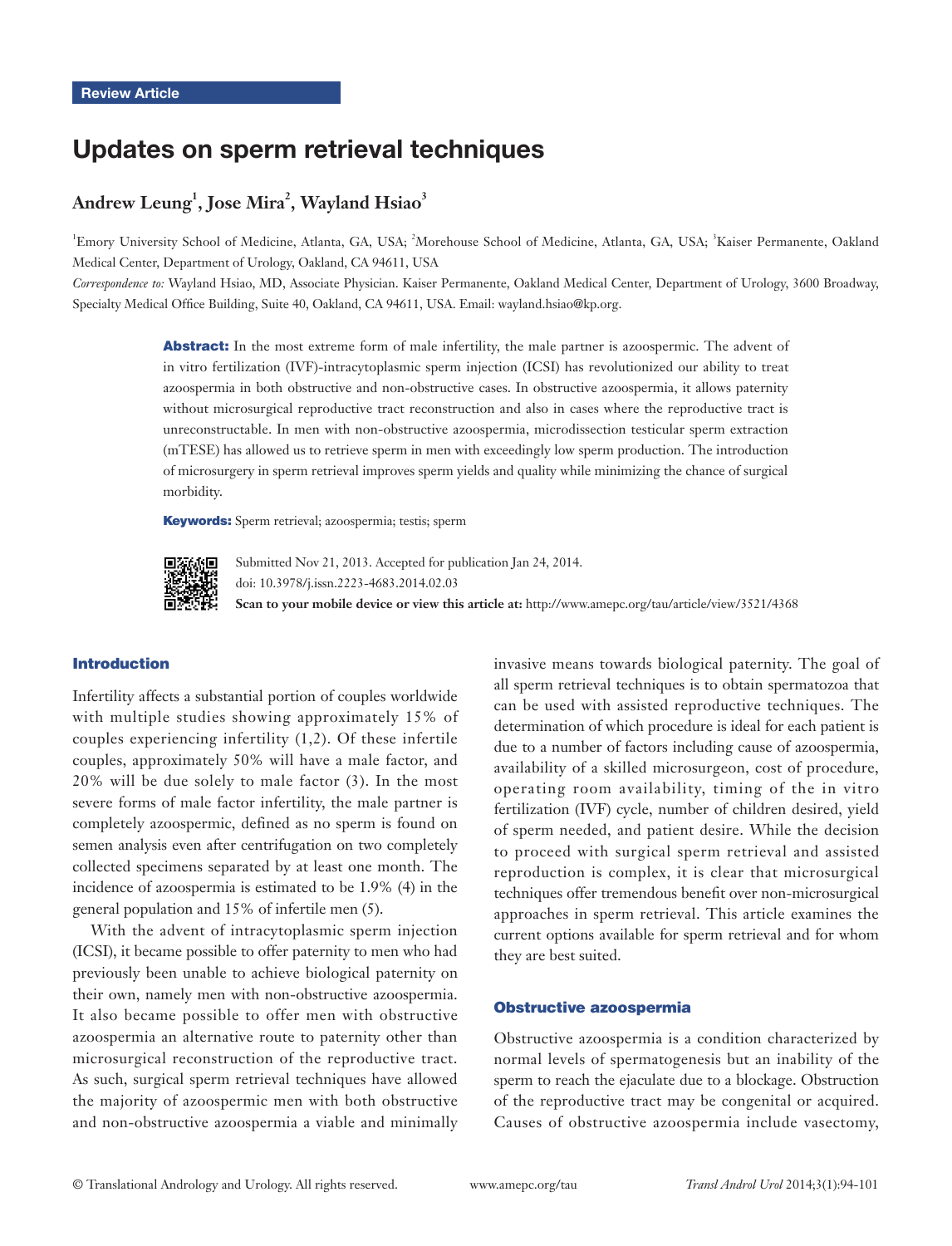**Table 1** Summary of the advantages and disadvantages of various sperm retrieval techniques in the setting of obstructive azoospermia. MESA provides the highest yield of sperm, but does require microsurgical skills as well as general anesthesia or at least regional anesthesia with IV sedation

| Technique   | Advantages                              | Disadvantages                                           |
|-------------|-----------------------------------------|---------------------------------------------------------|
| <b>MESA</b> | Large numbers of sperm in one procedure | Requires microsurgical skills                           |
|             | Little contamination with blood         | May be better done under regional or general anesthesia |
|             |                                         | Higher cost to patient                                  |
| <b>PESA</b> | No microsurgical skills needed          | Sometimes low sperm yield                               |
|             | $\cdot$ Fast                            | Less reliable retrieval                                 |
|             | Minimally invasive                      | Possible damage of testicular artery                    |
|             |                                         | Epididymal damage                                       |
|             |                                         | Low chance of success on second attempt                 |
| <b>TESE</b> | No microsurgical skills needed          | More invasive than percutaneous procedures              |
|             | Reliable acquisition of sperm           | Removal of testicular parenchyma                        |
|             |                                         | Chance of testicular hematoma<br>٠                      |
| <b>TFNA</b> | No microsurgical skills needed          | Animal models show diffuse fibrosis in testis           |
|             | Fast<br>$\bullet$                       | Very low sperm yield                                    |
|             | Minimally invasive                      | Yields inadequate for cryopreservation                  |
|             |                                         |                                                         |

MESA, microsurgical epididymal sperm aspiration; PESA, percutaneous epididymal sperm aspiration; TESE, testicular sperm extraction; TFNA, testicular fine-needle aspiration.

congenital bilateral absence of the vas deferens, ejaculatory duct obstruction, idiopathic, or iatrogenic obstruction from surgeries such as inguinal hernia repair, radical pelvic surgery, hydrocelectomy, orchidopexy, or failed vasectomy reversal. Vasectomy is the most common cause in the United States, and it is estimated that 175,000 to 354,000 vasectomies are performed each year in United States. While vasectomy reversal is the topic of another review, vasectomized men also have the choice of surgical sperm retrieval coupled with IVF with intracytoplasmic sperm injection (IVF-ICSI) for their female partner. In fact, for nearly all men with obstructive azoospermia, treatment options include either microsurgical reconstruction or surgical sperm retrieval coupled with IVF-ICSI.

In general, an obstructed reproductive system has high levels of sperm production. Epididymal fluid obtained from an obstructed system will have high yields of sperm of up to a million spermatozoa per microliter of fluid. While IVF-ICSI success rates between testicular and epididymal sperm may vary by reproductive center, it is indisputable that extraction of sperm from the epididymis can potentially lead to higher yields of spermatozoa. However, in the obstructed reproductive system, the concept of "inverted motility" applies and means that higher quality sperm are found more proximally in the reproductive tract than distally, where

macrophage activity is higher and sperm quality is lower (6). Therefore, the best location for high yields of good quality sperm is the proximal epididymis in the obstructed system. We will now discuss the techniques of sperm retrieval in patients with obstructive azoospermia. A summary table of the relative advantages and disadvantages can be found in *Table 1*.

# *Percutaneous sperm retrieval techniques*

Multiple percutaneous techniques are available to retrieve sperm, including fine needle aspiration of the testis (TFNA), percutaneous epididymal sperm aspiration (PESA), and percutaneous biopsy of the testis (PercBiopsy). Open testicular sperm retrieval is also a viable option (whether single biopsy or multiple biopsy). All of these techniques do not require microsurgical skill, and most can be performed under local anesthesia or with IV sedation.

# **Testicular fine-needle aspiration (TFNA)**

Of the percutaneous sperm retrieval techniques, TFNA is the least technically challenging but yields the lowest number of sperm. Local anesthesia is applied to scrotal skin and a spermatic cord block is performed. The surgeon uses his thumb and forefinger to stabilize the testis before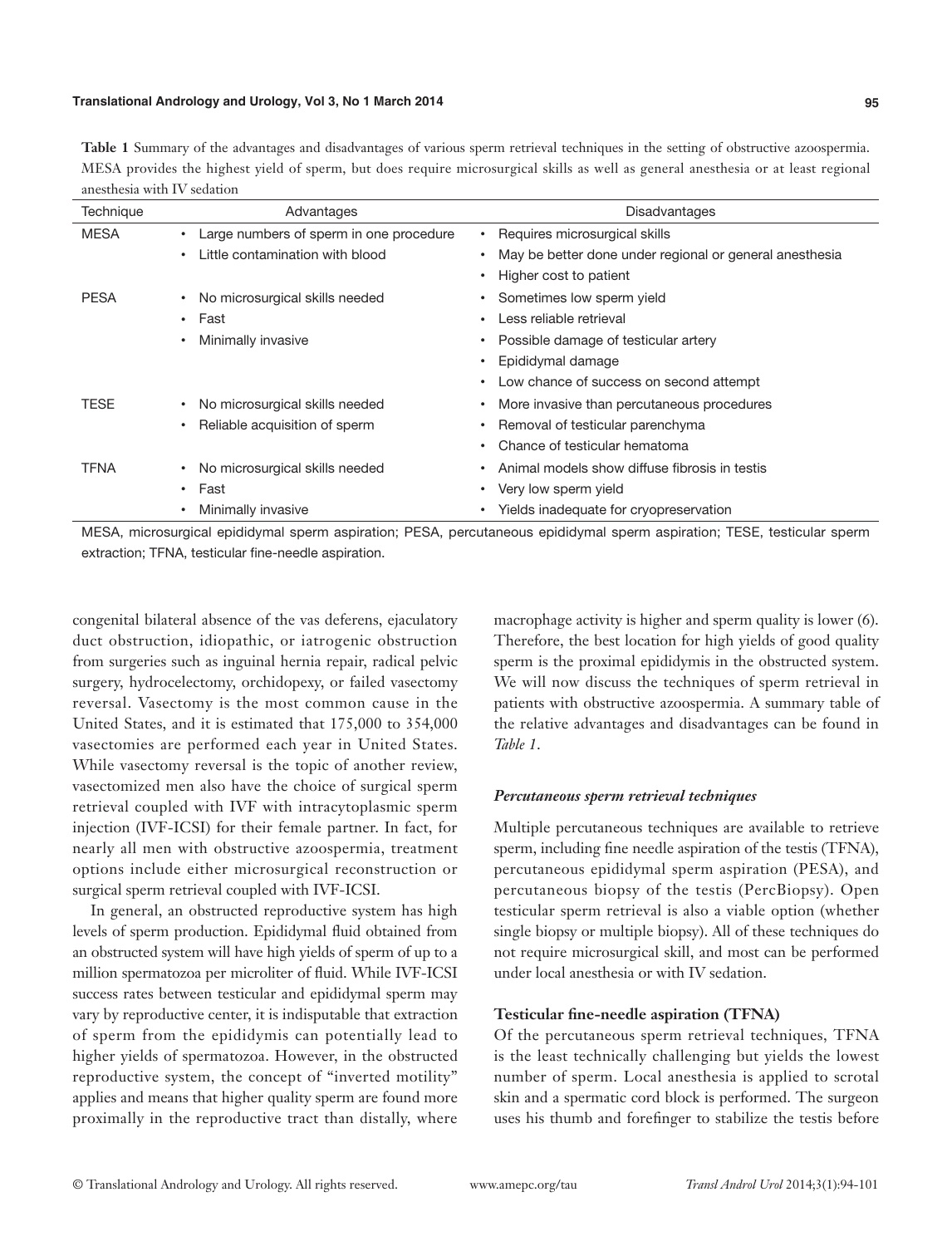inserting the needle along the long axis. Seminiferous tubules must be disrupted in order to obtain sperm in this technique. Therefore, the needle is repeatedly withdrawn slightly and redirected until testicular material is aspirated. A Franzen needle holder can be used to provide negative pressure for the aspiration. However, we do not favor this approach because of the low yield of sperm obtained and the possibility of progressive testicular damage caused by TFNA. Shufaro *et al.* utilizing a rat model demonstrated progressive and irreversible damage to the testicular architecture, coagulative necrosis, degeneration of seminiferous tubules, destruction of Sertoli cells, and chronic inflammation. The amount of damage positively correlated to the number of punctures performed (7). Notably though, human data on this is lacking.

#### **Percutaneous epididymal sperm aspiration (PESA)**

PESA is a procedure that does not require microsurgical skill and can be done under local anesthesia to obtain epididymal sperm for use with assisted reproduction. A butterfly needle is pre-flushed with sperm media and attached to a syringe with a small volume of media. The head of the epididymis is stabilized between the thumb and forefinger and the butterfly needle is inserted along the long axis of the epididymis no more than one third of the way down. The needle is then slowly withdrawn with negative pressure until milky white fluid is seen in the tubing, at which point the tubing is clamped with a hemostat and the system then flushed out into a collection tube. Multiple passages can be performed until adequate sperm yield is attained.

The benefits of PESA includes its high success rate in obtaining sperm, with 84% success rate in obtaining motile sperm or rare motile sperm specimens in one series (8). In addition, PESA is a relatively simple procedure, does not require microsurgical training, and can be done under local anesthesia. However, the negative aspects of the procedure include the concern that the procedure may cause extensive epididymal fibrosis, making future attempts at PESA more difficult and precluding any possibility of microsurgical reconstruction in the future. Pasqualotto *et al.*, in a study of patients who underwent repeat PESA for assisted reproduction, found that only 26% of patients had sperm found on repeat PESA. This is presumably due to epididymal scarring, and may suggest that PESA can be more harmful to the epididymis than its "minimally invasive" nature would suggest (9). Other drawbacks include the blind nature of the procedure, the variable sperm yield, and the difficulty in managing such small samples with butterfly needles and IV tubing. Also, specimens may easily be contaminated with blood given the blind nature of the procedure, which can negatively affect sperm quality**.**  Finally, as the blood supply of the testis runs through the epididymis in this region, there is also the danger of inadvertent damage to the blood supply by the blindly inserted butterfly needle. Overall, while simple and not without its benefits, the variability in the yield of sperm, the likelihood of contamination of the sample with blood, and the danger of damage to the testicular blood supply make PESA a procedure not without significant risk.

#### **Percutaneous testicular needle biopsy (Percbiopsy)**

Another option for percutaneous sperm retrieval is needle biopsy of the testis using a 14-gauge biopsy gun with short excursion. It can be performed under local anesthesia with a spermatic cord block. With this method multiple biopsies can be obtained from a single entry site. Percutaneous needle biopsies yield a higher number of sperm than TFNA but fewer and lower quality than microsurgical epididymal sperm aspiration (MESA) (10). Similar to all the percutaneous procedures, this is a blind procedure and the chance of a post-procedure hematoma is not insignificant especially given the larger bore of biopsy guns generally used. Finally, the small testicular tissue samples are difficult to handle and an assistant is often needed to unload the sample and prepare the gun while the surgeon stabilizes the testis to use the same entry site for more biopsies.

#### **Testicular sperm extraction (TESE)**

Conventional TESE can also be performed in the setting of obstructive azoospermia. This technique provides several advantages in this setting. Under ideal conditions and in a truly obstructive azoospermic patient we would expect nearly 100% sperm retrieval rate. Microsurgical skills are not needed and this can be performed quickly and conveniently under local anesthesia in the surgeon's office. In general, we perform these in the office under local anesthesia (spermatic cord block with scrotal skin block). Our technique is to make a small window in the scrotal skin using no-scalpel techniques until we reach the tunica vaginalis. Once this layer is reached we place two holding sutures through the tunica vaginalis using taper needles through the tunica vaginalis and the tunica albuginea. An incision is then made with a scalpel through the tunica vaginalis and the tunica albuginea and a small amount of testicular tissue is harvested. After hemostasis is obtained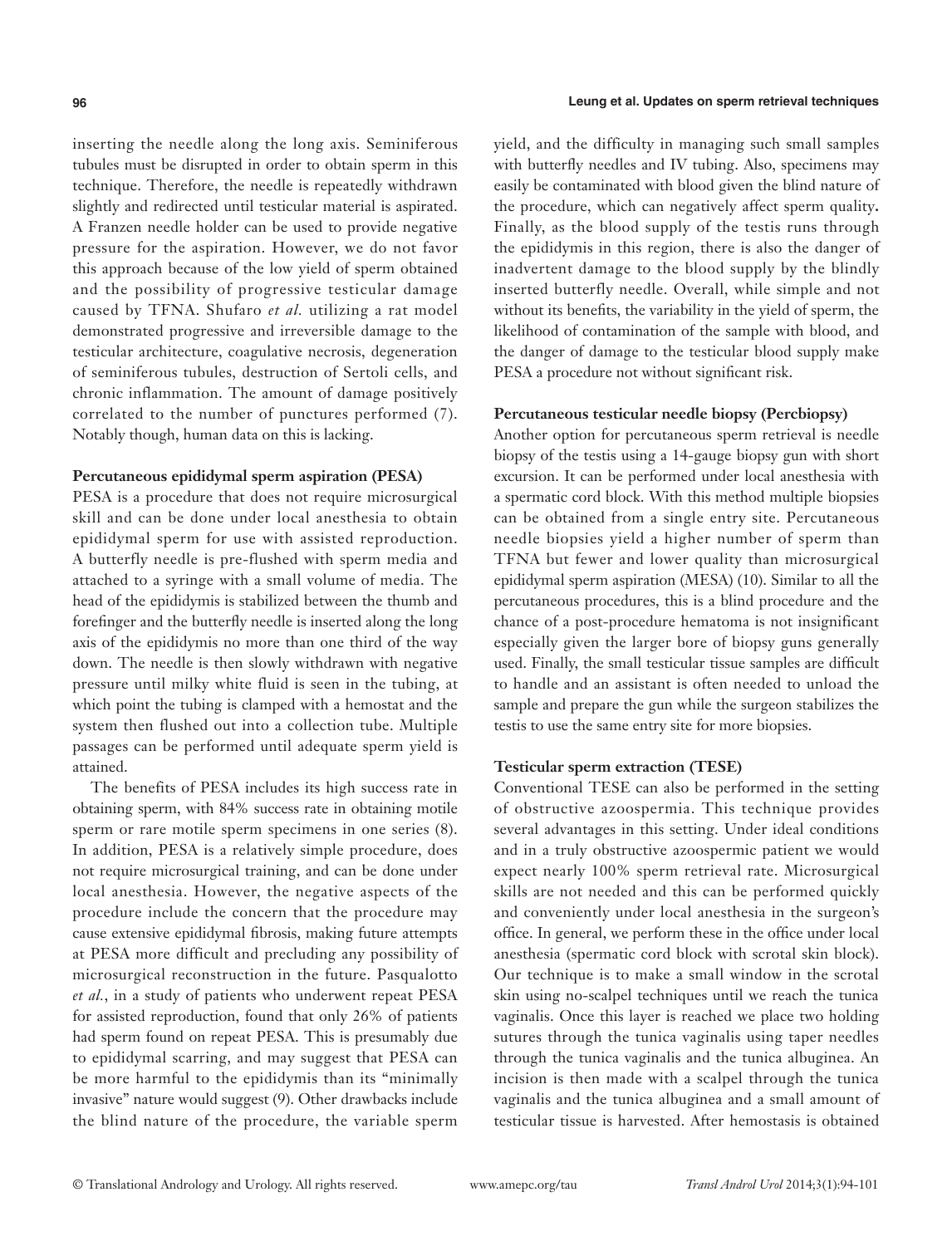using bipolar electrocautery, the tunica albuginea, Dartos fascia, and skin are closed with the appropriate sutures. We have found that patients tolerate it exceedingly well and we like the ability to verify hemostasis visually before closing the small window in the scrotum.

#### *Microsurgical epididymal sperm aspiration (MESA)*

MESA is a microsurgical procedure in which individual epididymal tubules are isolated and micropunctured, either with a pulled glass pipette or an ophthalmic ultrasharp microknife. It is the preferred approach to harvest sperm in patients with obstructive azoospermia. Of all surgical sperm retrieval techniques, it yields the highest number of sperm, far greater than any percutaneous procedure (10). With yields ranging from 15-99 million sperm, MESA provides a sufficient quantity for effective cryopreservation into multiple aliquots with high yields of motile sperm (10,11). In addition, with direct microsurgical visualization of the epididymis and its puncture sites, it allows minimal contamination of samples with blood (which is toxic to sperm) and reduces the risk of other damage to epididymis and the blood supply to the testis.

MESA allows the surgeon to sample multiple sites or different epididymal tubules for selection of the site with the best quality sperm. The ideal initial target is an amber dilated epididymal tubule located about halfway up the obstructed reproductive segment. A small portion of the sample from each puncture is analyzed for sperm motility and, ideally, a test freeze should be done on an aliquot of the sample. If good quality sperm are not found at that site, or there is poor quality on test-freeze, successive micropuncture can be performed more proximally toward the caput until adequate sperm quality is obtained. In the extreme case in which multiple consecutive specimens contain suboptimal sperm, the tunica of the epididymis may be reflected off the testis itself to expose the efferent ducts to collect additional samples (12), or a TESE can be performed.

The technique of actual specimen collection is variable, and none of these techniques have been evaluated in a headto-head prospective manner. Some microsurgeons use a pulled glass micropipette to micropuncture an epididymal tubule and aspirate the fluid directly. Another technique involves puncturing the tubule and allowing the epididymal fluid to pool. Hematocrit pipettes (dependent on capillary action) are then used to collect the pools of epididymal fluid. If hematocrit pipettes are not available, a 1 mL syringe containing sperm buffer attached to a 24-gauge angiocatheter may also be used instead. Again, bloody areas should and can be avoided. One of the main advantages of MESA is the ability to get clean, blood-free samples with high sperm concentration. Although samples collected generally range from 10-20 microliters, the total numbers of sperm harvested range from 15-99 million (10,11). MESA does require the use of general anesthesia or at least regional anesthesia with IV sedation as well as a trained microsurgeon.

#### Nonobstructive azoospermia

Before the advent of IVF-ICSI, men with non-obstructive azoospermia only had the options of using donor sperm or adoption, with no feasible route to biological paternity. However, the advent of ICSI allowed the use of exceedingly low numbers of testicular sperm to allow biological paternity for up to 15% of infertile men (5). With the discovery that the testis can have a heterogeneous pattern of sperm production, it became possible to find and remove small pockets of sperm producing testicular tissue for use with assisted reproduction and to spare the remaining testicular tissue. Methods currently employed for sperm retrieval in this setting include TFNA, TESE, and microdissection testicular sperm extraction (mTESE). With the introduction of mTESE, optical magnification has allowed selective seminiferous tubule removal resulting in higher sperm retrieval rates with less testicular tissue removal (9.4 *vs.* 720 mg) when compared to conventional or multi-biopsy TESE (13).

#### *Fine needle aspiration*

TFNA is the same procedure as performed for obstructive azoospermia (see earlier in review). TFNA in this setting may be performed after a biopsy for sperm retrieval or as a method of "mapping" the areas of spermatogenesis in the testis prior to sperm retrieval (14). The effectiveness of TFNA to extract spermatozoa in patients with nonobstructive azoospermia, however, has been shown in multiple controlled series to be less than that of open testicular biopsies (15). Hence, we do not recommend TFNA for use as a primary or solitary technique of retrieval.

#### *Testicular sperm extraction (TESE)*

Conventional TESE involves the removal of testicular tissue and can be done with or without optical magnification.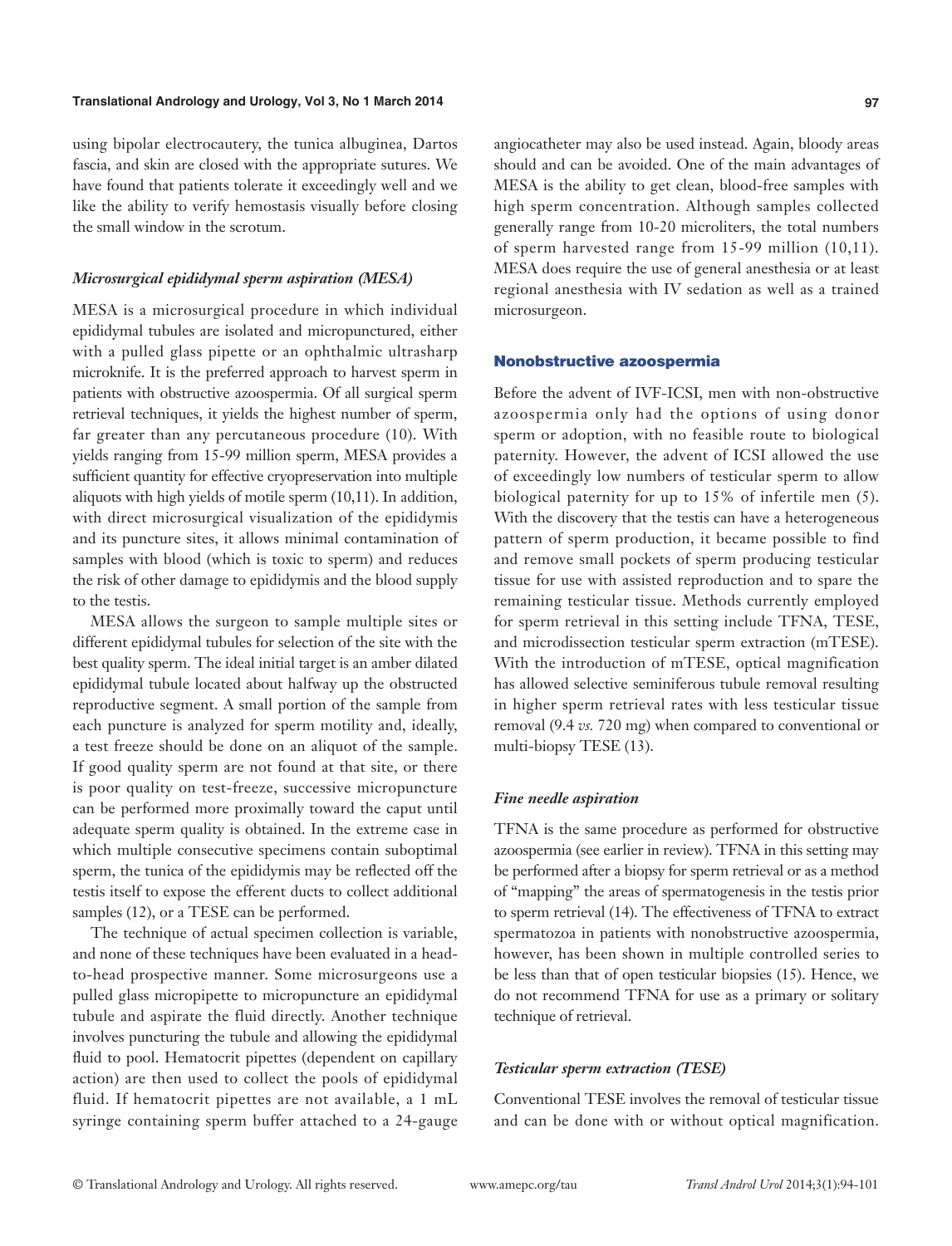

**Figure 1** During mTESE, the testis is bivalved along the equatorial axis along an avascular plane. Once the initial wide exposure is performed and some sampling of superficial tissue shows no dilated seminiferous tubules, then "dissection lanes" (shown by dark vertical lines in the drawing) are made along avascular testicular lobules, allowing evaluation of every seminiferous tubule through the operating microscope. Only those seminiferous tubules showing dilation are removed for sperm extraction. mTESE, microdissection testicular sperm extraction.

multiple sites can be sampled and the number of samples (and volume of tissue) removed is highly variable among reproductive urologists. Certainly, conventional TESE is a blind technique in terms of choosing a site for sperm extraction, though attempts have been done to try and localize areas of spermatogenesis prior to TESE (16-18). Multiplesite, multiple-sample TESE may result in the removal of a large testicular volume with uncertain sperm retrieval. Another underlying and considerable shortcoming of this approach is the risk of interrupting testicular blood supply. The subtunical vessels are distributed over the testis surface before penetrating into testicular parenchyma and it is difficult to avoid these vessels without an operating microscope. Given the risk of bleeding, contamination of samples with blood, and the larger amount of tissue removed, our preference is ideally to proceed with a route that provides a higher chance of sperm retrieval with the fewest number of procedures.

#### **98 Leung et al. Updates on sperm retrieval techniques**

#### *Microdissection testicular sperm extraction (mTESE)*

The risk of testicular injury in conjunction with low spermatozoa collection led to the development of the mTESE (13). It involves the use of an operating microscope to help identify seminiferous tubules that are more likely to harbor spermatogenesis. The testis with larger volume or more advanced spermatogenic pattern seen on biopsy (if prior biopsy was performed) is usually initially chosen. Using magnification, the subtunical and intratesticular vessels can be visualized and preserved. A wide incision is made into the tunica albuginea in an avascular region, and the testicular parenchyma is exposed during this initial wide exposure. The surgeon then proceeds to microsurgically develop dissection lanes along testicular lobules to separate and directly examine each seminiferous tubule for likelihood of sperm production (*Figure 1*). The underlying principle is that those tubules that are more likely to harbor spermatogenesis are filled with germ cells and are more likely to be larger in diameter and opaque in color. Those tubules that are sclerotic or Sertoli-cell only will have a smaller diameter and be more attenuated on visual examination. Only those tubules more likely to harbor sperm production are removed using microsurgical technique and evaluated intra-operatively by an embryologist. Only when adequate yields of sperm are found is the microdissection completed and the testis closed.

Studies have shown mTESE allows for greater chance of retrieving sperm, higher sperm yields, and lower removal of testicular tissue compared to conventional TESE (13,19,20). Fewer acute and chronic changes to the testis have been seen by ultrasound and hormonal evaluation after mTESE when compared to conventional multi-biopsy TESE (21). But even with the mTESE, the surgeon should always be aware that a higher number of biopsies are counterbalanced by the increased risk of damaging testicular vasculature.

A number of areas in mTESE merit further discussion and special considerations, and are as follows.

#### **Tissue processing**

Once testicular tissue samples are obtained by mTESE, they are dispersed in 300-500 microliters of sperm transport media. Sterile scissors are used to mince tubules to achieve mechanical disruption. Further dispersal is performed by passing the suspension of testicular tissue through a 24-G angiocatheter to further disperse the tubules, which results in higher sperm yield (22). Even if sperm are not initially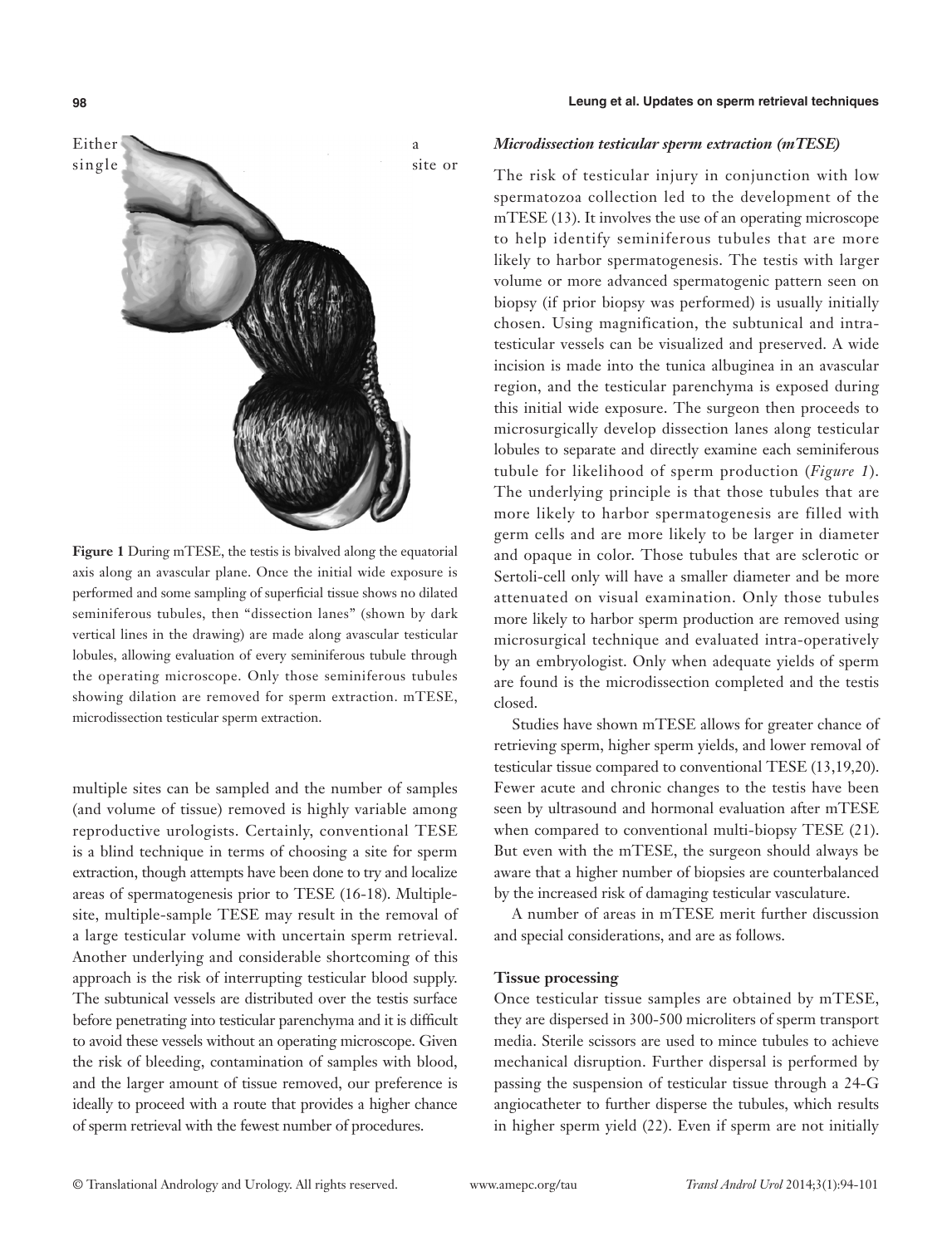seen in the operating room, tissue digestion and extensive tissue search may yield sperm in 7% of cases in the largest series of mTESE cases reported (23).

#### **Role of testicular biopsy**

Given that diagnostic testicular biopsy result does not preclude sperm retrieval nor ensure it, in our practice, a diagnostic testicular biopsy is not required prior to attempts at sperm retrieval. Even with Sertoli cell-only pattern on histology, the chance of sperm retrieval is still approximately 25-40% (24-27). If that number is not low enough for the couple to preclude proceeding with IVF, then we believe that diagnostic biopsy is unnecessary and only inserts another procedure that may have potential for morbidity.

# **Predictors of sperm retrieval in mTESE**

Clearly, one of the biggest gaps in our knowledge of non-obstructive azoospermia is finding predictors of spermatogenesis that can be used to guide patients regarding the decision to proceed with sperm retrieval. The ideal test would be non-invasive, easy to perform, be able to accurately predict and/or preclude sperm retrieval, be cost-effective, and be widely available. While the perfect test does not yet exist, there have been multiple attempts at correlating a number of tests with sperm retrieval rates.

For mTESE, the most advanced stage seen on biopsy (not the predominant one) as well as history of previous successful TESE, are currently the only known predictors of successful sperm retrieval (25,27-30). On the other hand, the etiology of nonobstructive azoospermia, testicular volume, serum FSH levels, operative length, body mass index, baseline testosterone level, and response to medical therapy for hypogonadism thus far have shown little to no impact on the chance of sperm retrieval (24,28,31-35). In fact, attempts at creation of multi-variable models have also only had modest success in predicting sperm retrieval outcomes (36). Therefore, likely only new technologies [including advanced cellular imaging (18), gene expression patterns in testicular biopsies (37), and other novel biomarkers of spermatogenesis] may enable us to better predict those who will benefit from sperm retrieval.

### Conclusions

Advances in assisted reproductive technology and specifically IVF-ICSI have revolutionized our ability to offer biological paternity to men with azoospermia. While microsurgical reproductive tract reconstruction was once

the only treatment option for these men, modern sperm retrieval techniques have allowed for the ability to retrieve sperm for assisted reproduction with minimal morbidity and maximal sperm yield. The procedure of choice depends on the etiology of the azoospermia, but in both obstructive and non-obstructive azoospermia, microsurgical techniques offer tremendous advantages and should be the technique of choice when available. While currently few clinical predictors can predict the chance of finding sperm in nonobstructive azoospermia, we await advances in technology that will allow us to more accurately predict who will benefit from surgical sperm retrieval in non-obstructive azoospermia.

#### Acknowledgements

We would like to thank Vanessa Dudley for her assistance with the artwork used in this article.

# Footnote

*Conflicts of Interest*: The authors have no conflicts of interest to declare.

#### **References**

- 1. Gunnell DJ, Ewings P. Infertility prevalence, needs assessment and purchasing. J Public Health Med 1994;16:29-35.
- 2. Philippov OS, Radionchenko AA, Bolotova VP, et al. Estimation of the prevalence and causes of infertility in western Siberia. Bull World Health Organ 1998;76:183-7.
- 3. Thonneau P, Marchand S, Tallec A, et al. Incidence and main causes of infertility in a resident population (1,850,000) of three French regions (1988-1989). Hum Reprod 1991;6:811-6.
- 4. Willott GM. Frequency of azoospermia. Forensic Sci Int 1982;20:9-10.
- 5. Jarow JP, Espeland MA, Lipshultz LI. Evaluation of the azoospermic patient. J Urol 1989;142:62-5.
- 6. Mooney JK Jr, Horan AH, Lattimer JK. Motility of spermatozoa in the human epididymis. J Urol 1972;108:443-5.
- 7. Shufaro Y, Prus D, Laufer N, et al. Impact of repeated testicular fine needle aspirations (TEFNA) and testicular sperm extraction (TESE) on the microscopic morphology of the testis: an animal model. Hum Reprod 2002;17:1795-9.
- 8. Yafi FA, Zini A. Percutaneous epididymal sperm aspiration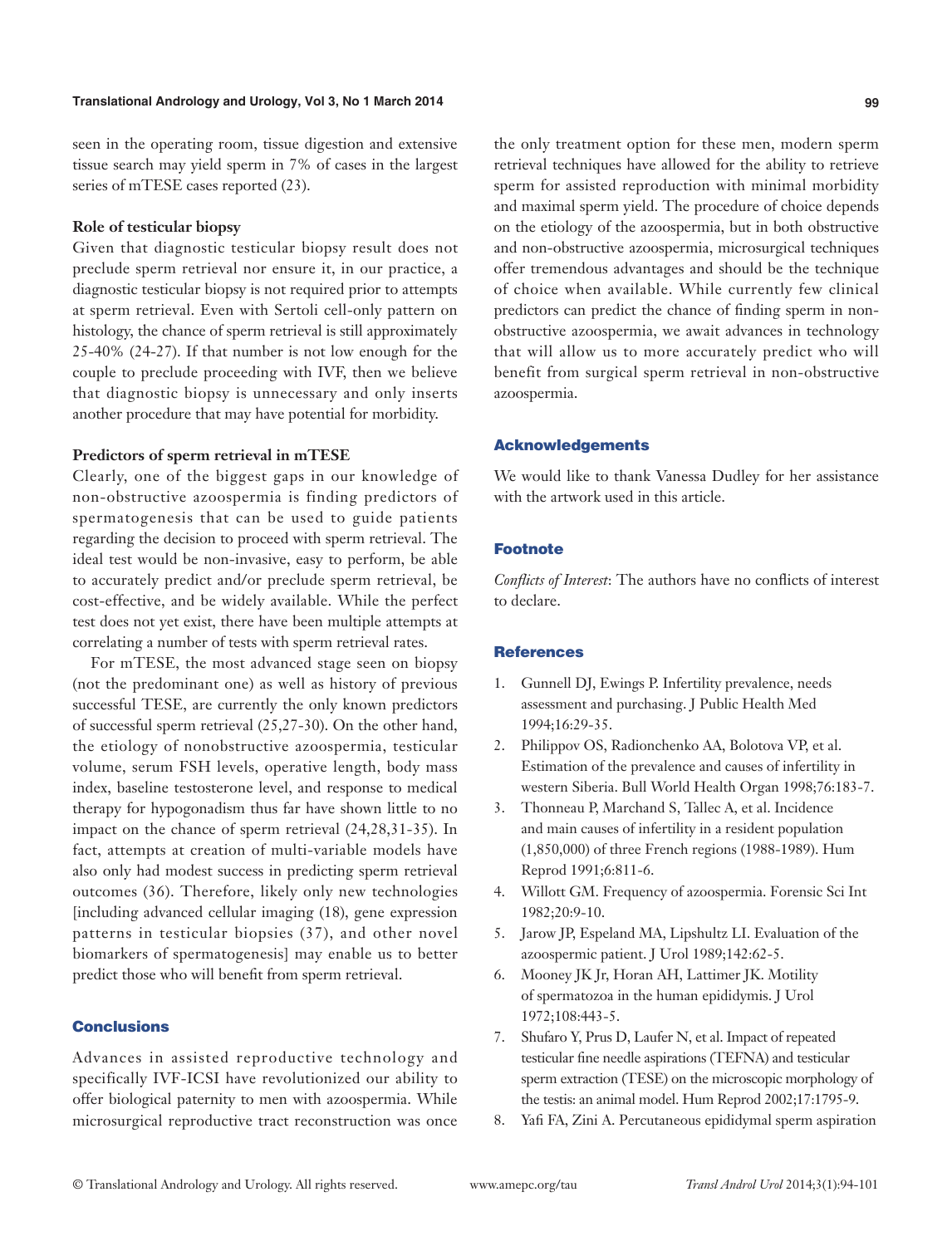for men with obstructive azoospermia: predictors of successful sperm retrieval. Urology 2013;82:341-4.

- 9. Pasqualotto FF, Rossi-Ferragut LM, Rocha CC, et al. The efficacy of repeat percutaneous epididymal sperm aspiration procedures. J Urol 2003;169:1779-81.
- 10. Sheynkin YR, Ye Z, Menendez S, et al. Controlled comparison of percutaneous and microsurgical sperm retrieval in men with obstructive azoospermia. Hum Reprod 1998;13:3086-9.
- 11. Janzen N, Goldstein M, Schlegel PN, et al. Use of electively cryopreserved microsurgically aspirated epididymal sperm with IVF and intracytoplasmic sperm injection for obstructive azoospermia. Fertil Steril 2000;74:696-701.
- 12. Zenke U, Jalalian L, Shen S, et al. The difficult MESA: findings from tubuli recti sperm aspiration. J Assist Reprod Genet 2004;21:31-5.
- 13. Schlegel PN. Testicular sperm extraction: microdissection improves sperm yield with minimal tissue excision. Hum Reprod 1999;14:131-5.
- 14. Turek PJ, Cha I, Ljung BM. Systematic fine-needle aspiration of the testis: correlation to biopsy and results of organ "mapping" for mature sperm in azoospermic men. Urology 1997;49:743-8.
- 15. Friedler S, Raziel A, Strassburger D, et al. Testicular sperm retrieval by percutaneous fine needle sperm aspiration compared with testicular sperm extraction by open biopsy in men with non-obstructive azoospermia. Hum Reprod 1997;12:1488-93.
- 16. Turek PJ, Givens CR, Schriock ED, et al. Testis sperm extraction and intracytoplasmic sperm injection guided by prior fine-needle aspiration mapping in patients with nonobstructive azoospermia. Fertil Steril 1999;71:552-7.
- 17. Tunç L, Alkibay T, Küpeli B, et al. Power Doppler ultrasound mapping in nonobstructive azoospermic patients prior to testicular sperm extraction. Arch Androl 2005;51:277-83.
- 18. Ramasamy R, Sterling J, Fisher ES, et al. Identification of spermatogenesis with multiphoton microscopy: an evaluation in a rodent model. J Urol 2011;186:2487-92.
- 19. Amer M, Ateyah A, Hany R, et al. Prospective comparative study between microsurgical and conventional testicular sperm extraction in non-obstructive azoospermia: followup by serial ultrasound examinations. Hum Reprod 2000;15:653-6.
- 20. Tsujimura A, Matsumiya K, Miyagawa Y, et al. Conventional multiple or microdissection testicular sperm extraction: a comparative study. Hum Reprod

2002;17:2924-9.

- 21. Ramasamy R, Yagan N, Schlegel PN. Structural and functional changes to the testis after conventional versus microdissection testicular sperm extraction. Urology 2005;65:1190-4.
- 22. Ostad M, Liotta D, Ye Z, et al. Testicular sperm extraction for nonobstructive azoospermia: results of a multibiopsy approach with optimized tissue dispersion. Urology 1998;52:692-6.
- 23. Ramasamy R, Reifsnyder JE, Bryson C, et al. Role of tissue digestion and extensive sperm search after microdissection testicular sperm extraction. Fertil Steril 2011;96:299-302.
- 24. Ramasamy R, Schlegel PN. Microdissection testicular sperm extraction: effect of prior biopsy on success of sperm retrieval. J Urol 2007;177:1447-9.
- 25. Abdel Raheem A, Garaffa G, Rushwan N, et al. Testicular histopathology as a predictor of a positive sperm retrieval in men with non-obstructive azoospermia. BJU Int 2013;111:492-9.
- 26. Okada H, Dobashi M, Yamazaki T, et al. Conventional versus microdissection testicular sperm extraction for nonobstructive azoospermia. J Urol 2002;168:1063-7.
- 27. Haimov-Kochman R, Lossos F, Nefesh I, et al. The value of repeat testicular sperm retrieval in azoospermic men. Fertil Steril 2009;91:1401-3.
- 28. Su LM, Palermo GD, Goldstein M, et al. Testicular sperm extraction with intracytoplasmic sperm injection for nonobstructive azoospermia: testicular histology can predict success of sperm retrieval. J Urol 1999;161:112-6.
- 29. Ramasamy R, Ricci JA, Leung RA, et al. Successful repeat microdissection testicular sperm extraction in men with nonobstructive azoospermia. J Urol 2011;185:1027-31.
- 30. Seo JT, Ko WJ. Predictive factors of successful testicular sperm recovery in non-obstructive azoospermia patients. Int J Androl 2001;24:306-10.
- 31. Ramasamy R, Lin K, Gosden LV, et al. High serum FSH levels in men with nonobstructive azoospermia does not affect success of microdissection testicular sperm extraction. Fertil Steril 2009;92:590-3.
- 32. Ramasamy R, Fisher ES, Ricci JA, et al. Duration of microdissection testicular sperm extraction procedures: relationship to sperm retrieval success. J Urol 2011;185:1394-7.
- 33. Reifsnyder JE, Ramasamy R, Husseini J, et al. Role of optimizing testosterone before microdissection testicular sperm extraction in men with nonobstructive azoospermia. J Urol 2012;188:532-6.
- 34. Bryson CF, Ramasamy R, Sheehan M, et al. Severe